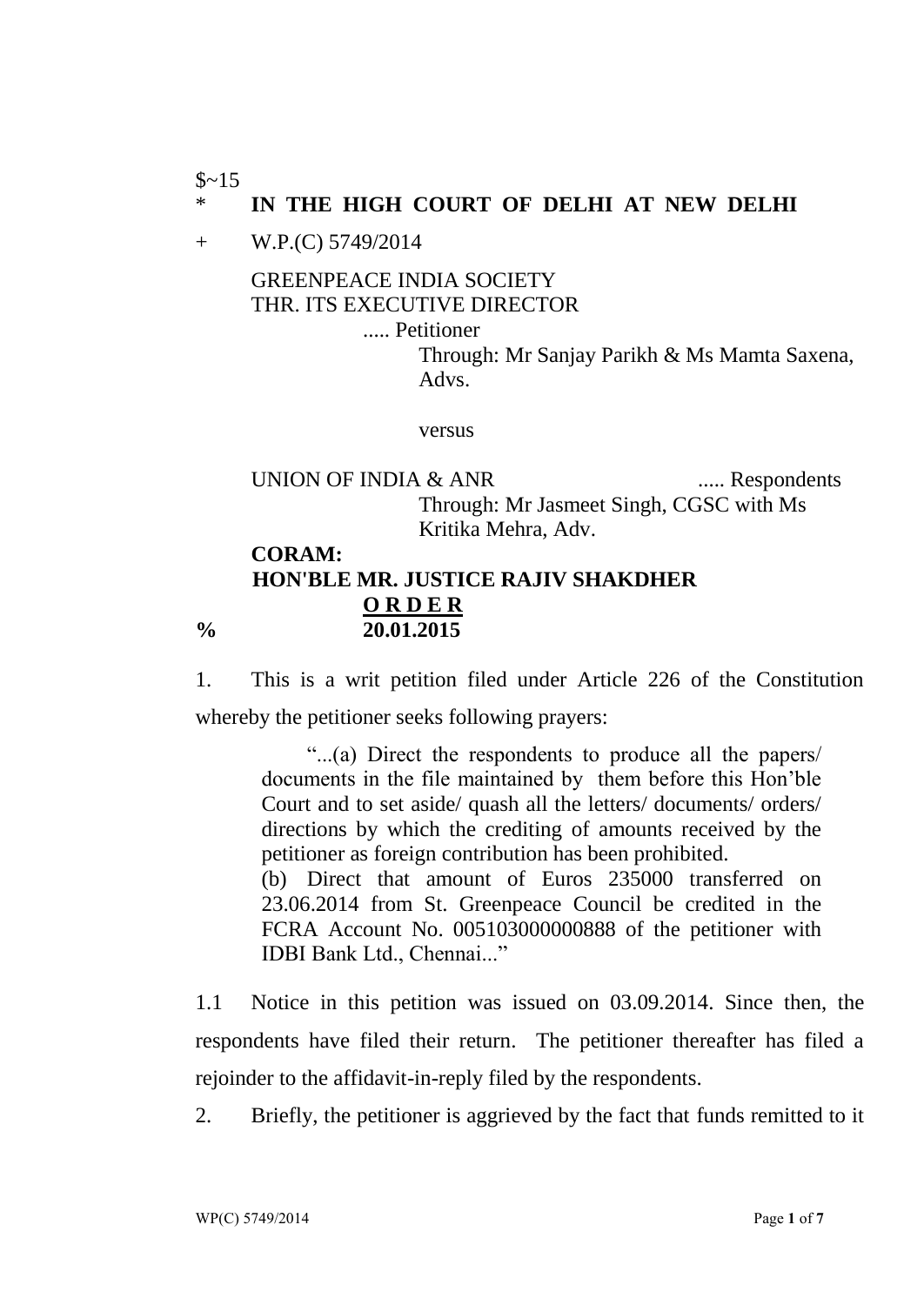by Green Peace International and Climate Works Foundation (in short GPICWF), via proper banking channel, i.e., IDBI Bank Ltd., have not been allowed to be accessed, based on directions of the respondents herein, in particular, Ministry of Home Affairs. The petitioner is, therefore, in one sense, at a loss, as to why such a directive has been issued qua it.

3. The record shows that on 04.07.2014, the petitioner wrote to the concerned branch of IDBI Bank Ltd., located in Chennai, (obviously upon being made aware of the aforementioned situation) as to whether a reference had been made to the Ministry of Home Affairs, with regard to the matter in issue, i.e., the non-clearance of funds lying to the credit of the petitioner.

3.1 This communication was followed by an Email dated 29.07.2014. By this Email, the petitioner, sought information from IDBI Bank Ltd., as to whether it had received any information from the Ministry of Home Affairs. The petitioner, also expressed its concern with regard to the fact that its funds were lying idle, and as a result of it interest was being lost on the amount remitted to it by its donor.

3.2 Furthermore, the petitioner made it a point to inform the concerned bank that they are entitled to know as to whether any instructions had been received from the Reserve Bank of India (RBI), and if, that was so, it ought to be provided, those guidelines.

3.3 The basic assertion of the petitioner was that, if there were guidelines received from the RBI, regarding necessity to obtain prior concurrence from Ministry of Home Affairs, those should be made known to it.

4. It is in this background, that on 17.07.2014, the petitioner, made a representation to the Ministry of Home Affairs. In this representation, the petitioner pointed out that it stood registered under the Foreign Contribution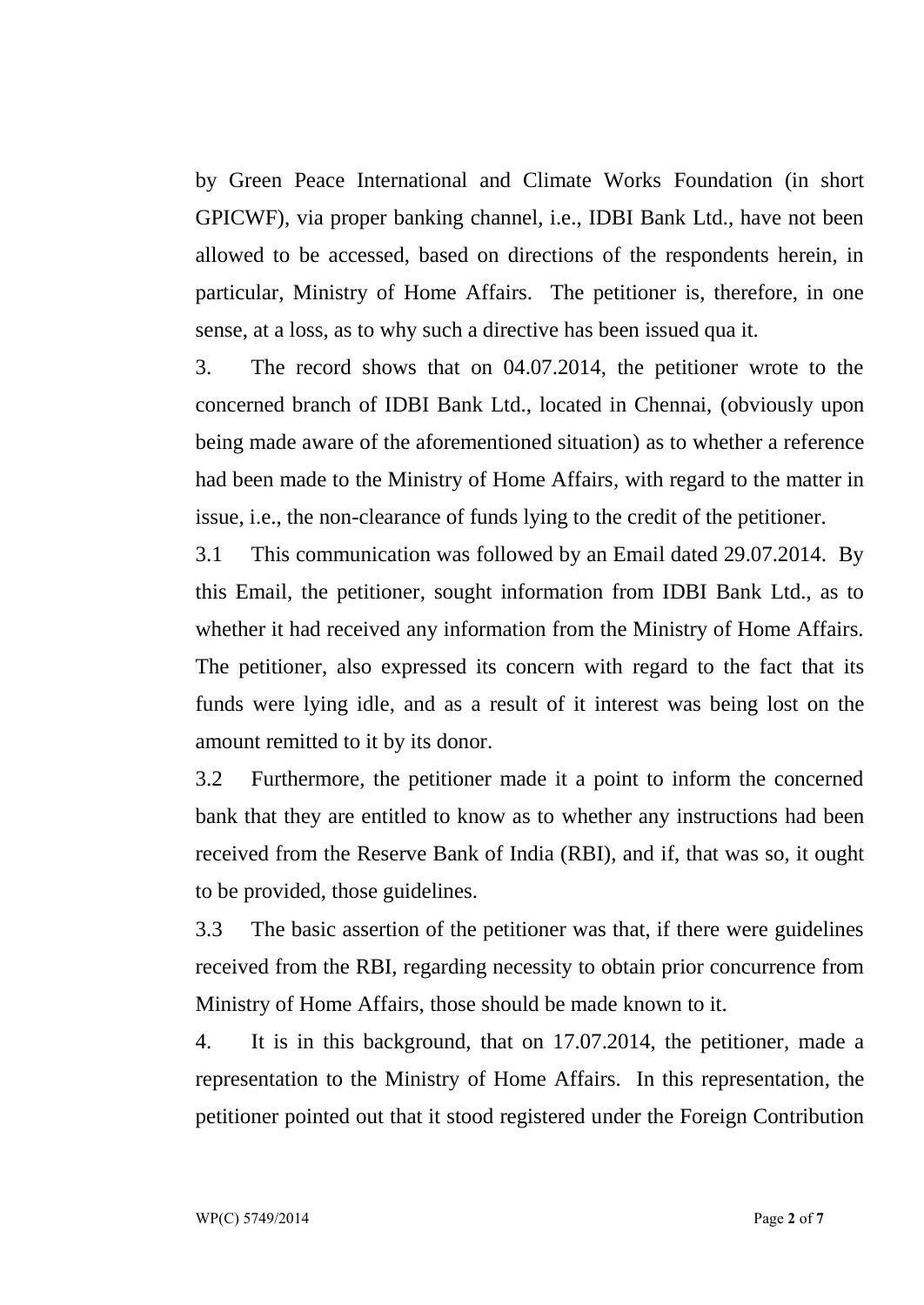(Regulations) Act, 2010 (in short FCRA), and that, its registration was in place since September, 2005. The registration number accorded to the petitioner was also quoted in the representation.

4.1 The petitioner also made it a point to indicate, in the representation, that it had been, regularly, filing its annual returns, along with duly audited accounts, with the FCRA Division of the Ministry of Home Affairs. Furthermore, it was indicated that the return for the last financial year, which was ending on 31.03.2014, would also be submitted before the due date, that is, 31.12.2014. The petitioner's grievance with regard to denial of access to remitted funds, was also brought to fore.

4.2 As to the activities, that the petitioner had undertaken in the past, a brief resume of the same was given. The petitioner indicated that, it was, essentially, involved in taking up issues pertaining to environment.

5. Apparently, the said representation triggered a response from the Government of India, Ministry of Home Affairs. This response was sent vide communication dated 28.07.2014. In this communication, the respondents sought complete details of the "project" for which inward remittance was sought to be accessed; which otherwise was lying credited to its account maintained with the IDBI Bank. The petitioner, was asked to furnish the information within a period of fifteen (15) days.

5.1 I may only note that, during the course of arguments, it has been brought to my notice that the communication dated 28.07.2014, was in fact dispatched to the petitioner only on 04.09.2014. It is for this reason that the communication dated 28.07.2014 was brought on record of this court vide an interlocutory application, which was numbered as: CM No. 15637/2014.

5.2 This aspect has been adverted to by the petitioner, in paragraph 4 of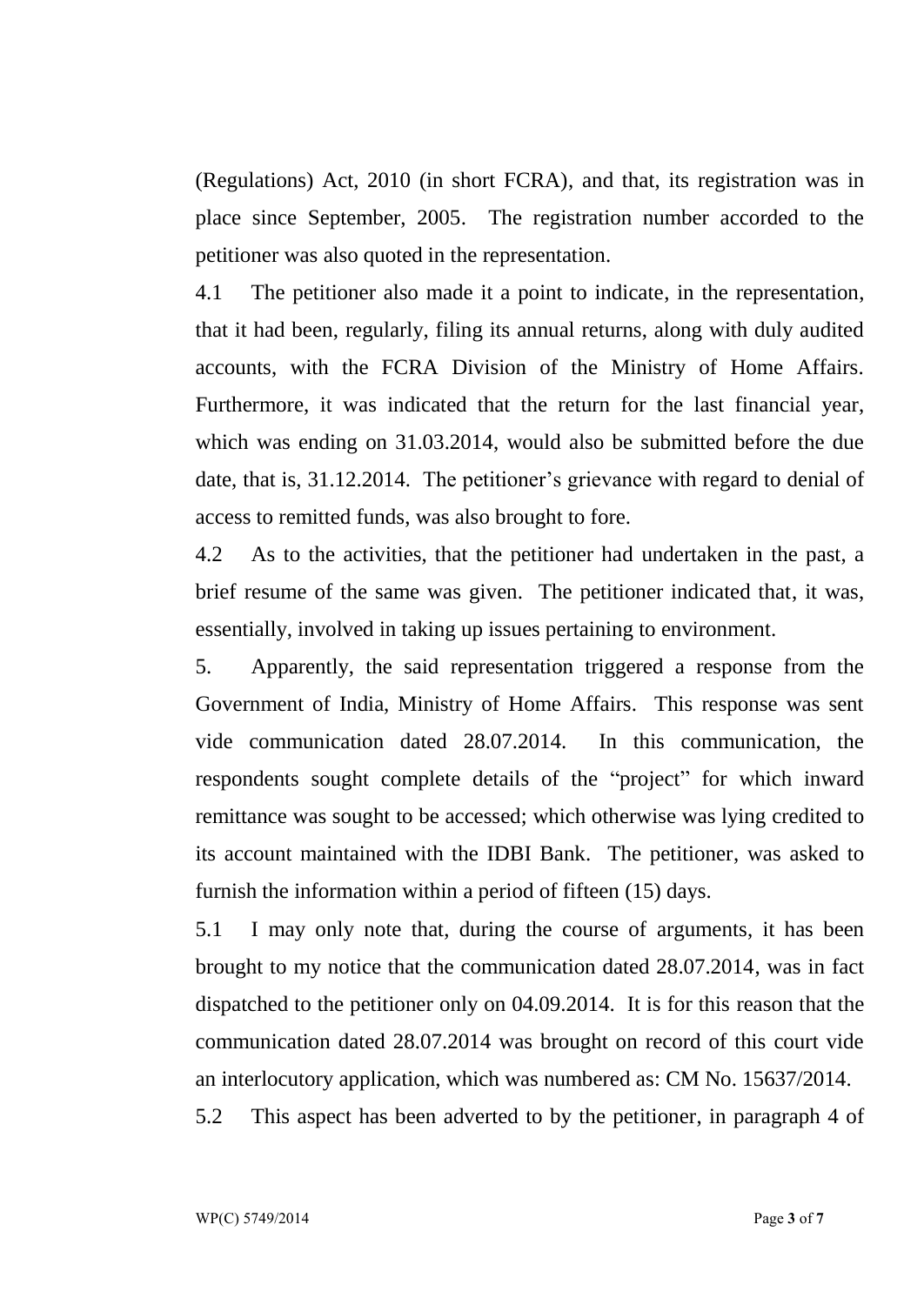the said application.

5.3 Learned counsel for the respondents does not dispute the factum of late dispatch of communication dated 28.07.2014. He, however, says that the communication dated 28.07.2014, was dispatched, on 03.09.2014, and not on 04.09.2014, as alluded to in the said application.

6. Continuing with narrative, immediately, after the dispatch of communication dated 28.07.2014, yet another communication was sent by the respondents, which is dated 08.09.2014; this communication, apparently, was received on 12.09.2014.

6.1 The sum and substance of this communication, was that, respondents indicated to the petitioner that they were seeking to exercise their powers under Section 23 of the FCRA, and that, for this purpose, they had authorized a designated officer, who was holding Group 'A' post in the Government of India.

6.2 Accordingly, the petitioner was put to notice that its record and accounts, for the financial years 2008-09 to 2012-13, would be inspected.

6.3 The petitioner, by a return communication dated 15.09.2014, indicated to the Director, FCRA Division, in the Ministry of Home Affairs, that the inward remittance, which is in issue, was received from the Green Peace Council, Amsterdam, and that, the said remittance would be utilized by the petitioner as per its "*aims and objects on environmental projects*", as also for meeting, office expenses, payment of salaries, contingencies, travel, and other miscellaneous expenses.

6.4 I am informed by the learned counsel for the parties that, as indicated in the communication dated 08.09.2014, an inspection did take place between 24.09.2014 to 27.09.2014. I have been further informed by the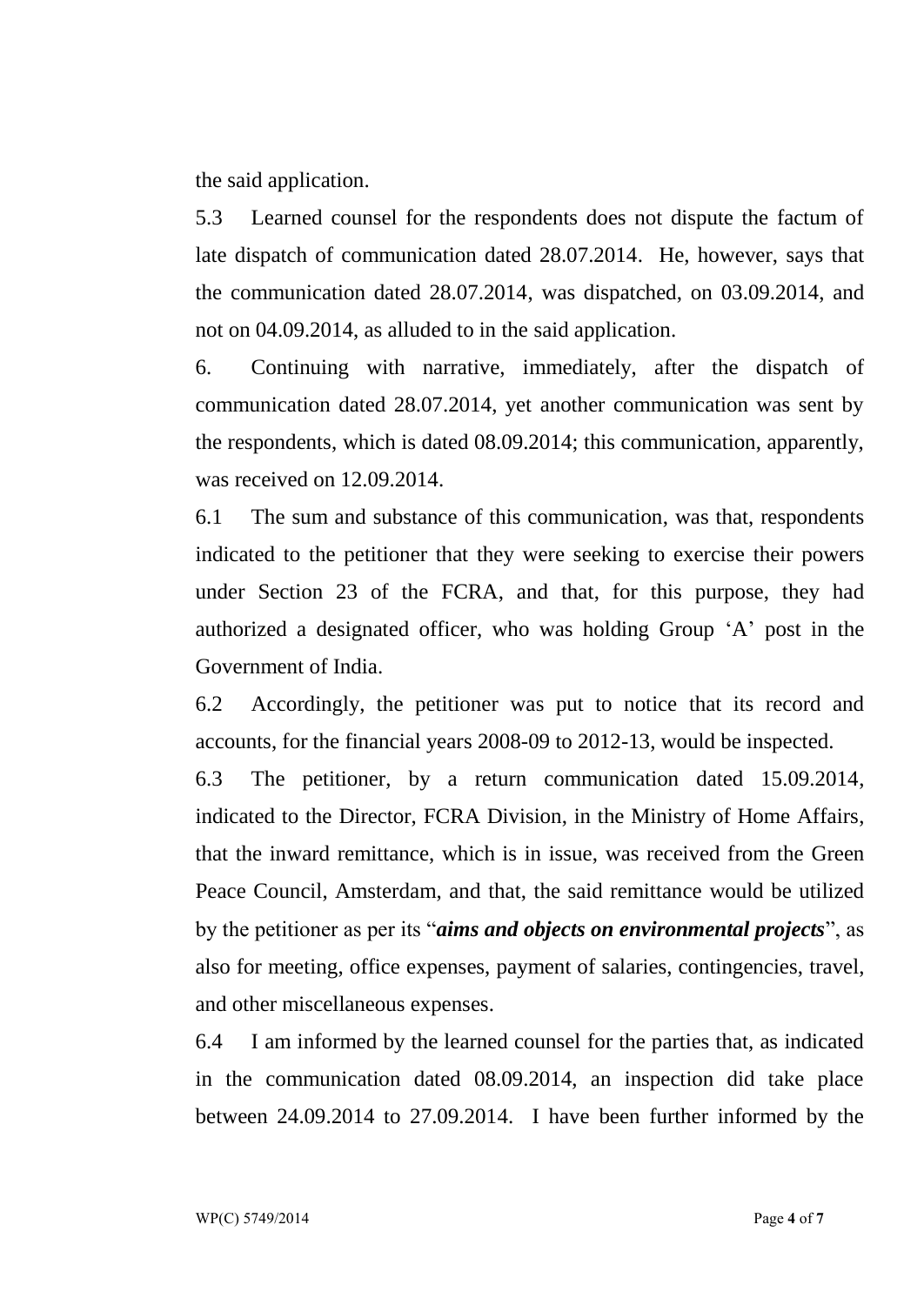learned counsel for the respondents that a report in the matter is being prepared, which should be ready, shortly.

7. In the background of the aforesaid facts, Mr Parikh, learned counsel for the petitioner has submitted that pending enquiry and preparation of the inspection report, there is no good reason as to why the petitioner, should not be allowed to access its bank accounts maintained with IDBI Bank, Chennai Branch.

7.1 It is Mr Parikh's submission that the petitioner has not been put to any notice whatsoever as to what is the infraction, if at all, of the provisions of the FCRA, committed by the petitioner. Mr Parikh submits, that the, petitioner is into legitimate activities and, therefore, denial of access to its bank account, is violative of its fundamental rights under the Constitution. It is also Mr Parikh's submission that, such an action of the respondents, is violative of Article 14 of the Constitution, being completely in breach of principles of natural justice.

8. Mr Jasmeet Singh, who appears for the respondents, has with all vehemence at his command, attempted to defend the stand of the respondents. He says that the respondents have no difficulty in the petitioner accessing funds or receiving donations, generally, for carrying out its activity. According to the learned counsel, presently, the problem that the respondents have, is with the donor, which has remitted funds that lie with the IDBI Bank (Chennai branch).

8.1 In this behalf, Mr Jasmeet Singh has referred me to paragraph (III) of the counter affidavit under the heading 'parawise reply'. This paragraph is indicative of the fact that the donor, i.e., GPICWF is on the "watch-list" of the Ministry of Home Affairs.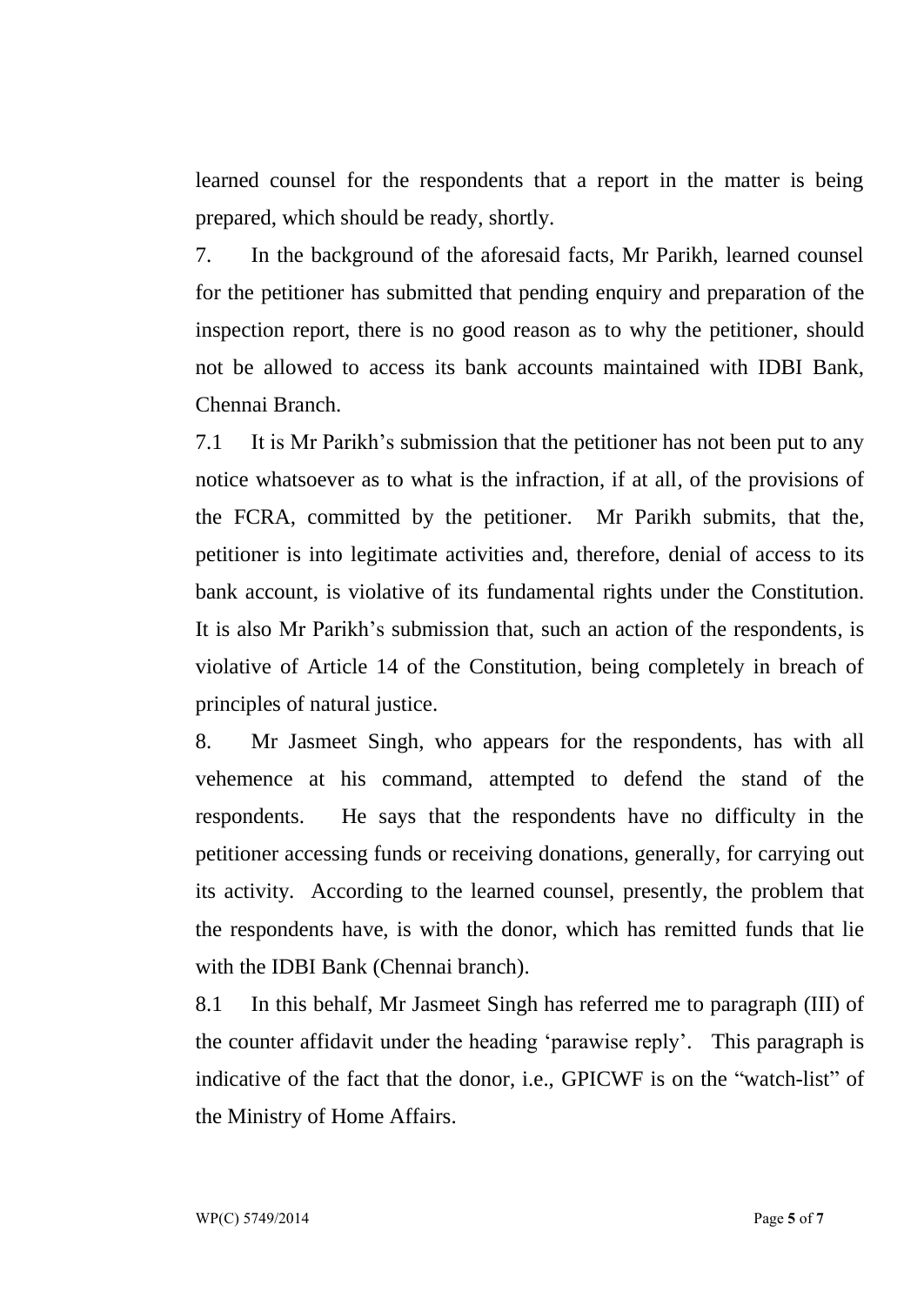8.2 It is in this connection that, apparently, inspection was carried out by the respondents. The respondents, have taken the stand that the activities undertaken by the petitioner are detrimental to the national interest.

9. I have heard the learned counsels for the parties. According to me, there is no material whatsoever, on record, which would, presently justify, declining the petitioner's request for allowing it access to its bank account maintained with IDBI Bank (Chennai branch). The stand taken by the respondents that the donor, GPICWF, is on the "watch-list" of the Ministry of Home Affairs, is not enough, as no material of any sort has been placed on record which would warrant, respondents reaching such a conclusion.

9.1 Nevertheless, what we are dealing with, as of now, is the petitioner, which is the recipient of the funds. There is no material placed on record, which would show, not at least at this juncture, that the activities carried out by the petitioner, as claimed by the respondents, are detrimental to national interest. The petitioner's disagreement with the policies of the Government of India, could not, *per se* be construed as actions which are detrimental to national interest. Non-Governmental Organizations often take positions, which are contrary to the policies formulated by the Government of the day. That by itself, in my view, cannot be used to portray, petitioner's action as being detrimental to national interest. The government is free to execute its policies as it has the mandate of the people behind it, notwithstanding a different point of view of Non-Governmental Organizations, such as the petitioner.

9.2 What makes the stand of the respondents even more untenable is, the position taken in the counter affidavit that they have not exercised the powers vested in it, under Section 9 of FCRA; which is, perhaps, the only